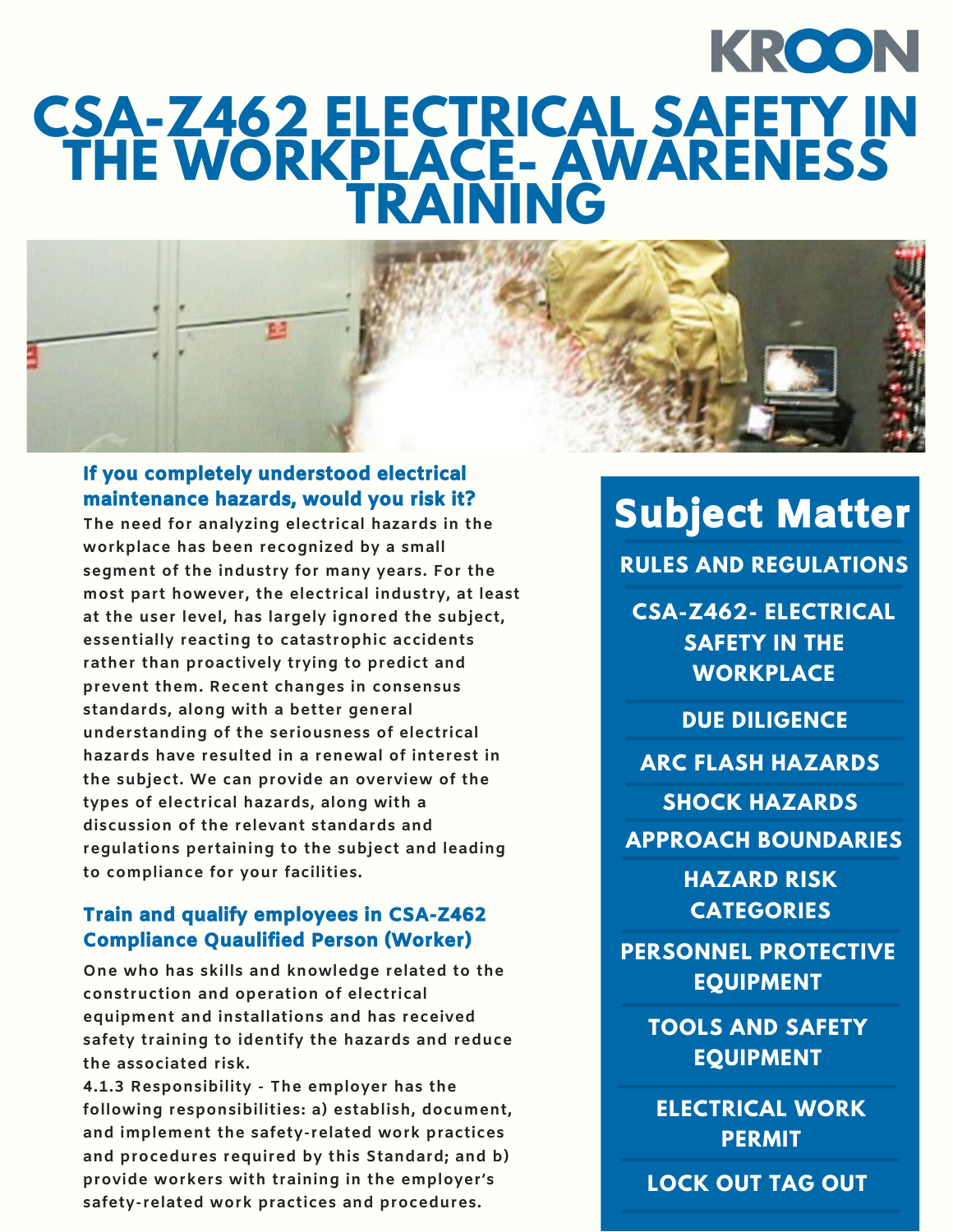PRICING

**TAXES EXTA, TRAVEL EXTRA (IF/ WHEN REQUIRED)**

**\$350.00 PER PERSON**

**\$1800.00 FOR A GROUP UP TO 6 PEOPLE**

### **\$95.00 FOR EACH ADDITIONAL PARTICIPANT IN GROUP**

**CERTIFICATE FOR EACH PARTICIPANT INCLUDED IS ONE HARD COPY PER GROUP, OF THE CSA-Z462 STANDARD AND INSTRUCTOR'S MANUAL, AND**

## **CSA Z1000-06 Occupational and Health Safety Management Standards**

**CSA Z1000-06 Occupational and Health Safety Management Standards. 4.3.4 Hazard and risk identification and assessment states that the employer shall establish and maintain a process to identify and assess hazards and risks on an ongoing basis. Occupational Health and Safety Act OHSA Section 25.2 (h), states that an employer shall, provide information, instruction and supervision to a worker to protect the health and safety of the worker.**



**4.1.7.1.6 Training documentation - The employer shall document that each worker has received the training required by Clause 4.1.7.1.1. This documentation shall be made when the worker demonstrates proficiency in the work practices involved, be retained for the duration of the worker's employment, and contain the content of the training, each worker's name, and dates of training. 4.1.7.1.4 Retraining – not to exceed 3 years.**



## **LIABILITY DISCLAIMER**

CSA Z462 codes, standards, recommended practices and guides, on which this presentation is based, have been established through a thorough development process. There was no independent testing, evaluation or verification of the accuracy of any of the information supplied by CSA Z462 or their affiliated agencies. KROON cannot enforce codes or standards, nor can it make you or your company follow these regulations.